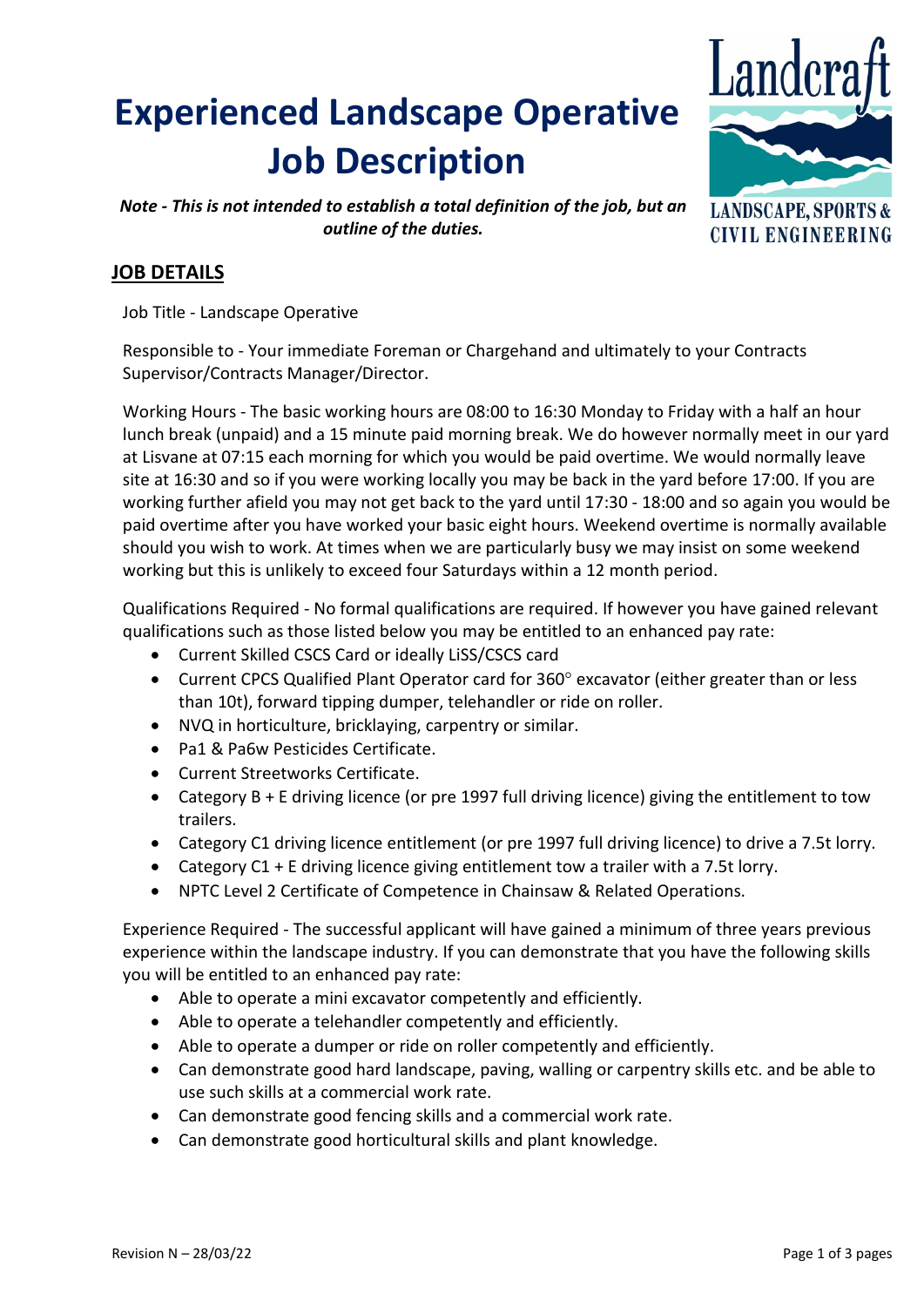# **JOB SUMMARY**

You would generally be working on large commercial, industrial or housing sites throughout South Wales and on occasions in South West England, travelling to site in company vehicles. We do not undertake any domestic landscaping work for private individuals. Our landscape contracts are typically associated with new commercial buildings, roads or reclamation sites, or they involve carrying out environmental improvements to established town centre, residential or industrial areas. In addition to maintaining schemes that we have put in place our grounds maintenance teams are responsible for maintaining a large number of housing association sites.

As a Landscape Operative you would be responsible for carrying out a wide range of manual landscaping duties under the guidance and direct supervision of your Foreman. Whilst you will generally be working with others you will at times need to work under your own initiative without close supervision. The work is physically demanding and you would be working outside in all weathers.

We have teams that undertake hard landscape works, soft landscape works and grounds maintenance operations. We will try to accommodate any preference that you may have for instance to work with our hard landscape teams. The contracts that we undertake are very varied and the industry seasonal by nature and so you are likely to be involved in all aspects of landscape work.

## **KEY TASKS**

## At all times:

Promoting the company's professional image on site and working in accordance with the Company Health and Safety Policy.

The key tasks of the position can be broadly summarised as

## *Hard Landscape Works*

- o Undertaking minor demolition works.
- o Assisting in the construction of stone or brick walls, retaining structures, laying kerbs, timber edgings, concrete block paving, setts, slabs, stone paths/surfacings etc.
- o Erection of street furniture/play equipment.
- o Assisting in the erection of various types of fences.

## *Soft Landscape Works*

- o The cultivation and preparation of ground for turfing, seeding or planting.
- o Taking delivery of and planting trees, shrubs, ground cover and herbaceous plants.
- o Mulching planted areas with bark, mushroom compost peat or similar materials.
- o Completing turfing and seeding works.

## *Grounds Maintenance Works*

- o Grass cutting/strimming.
- o Litter picking/sweeping up (powered blowers or broom).
- o Maintaining planted/hard areas weed free through hand weeding and the use of herbicides under the direct supervision of a qualified member of staff.